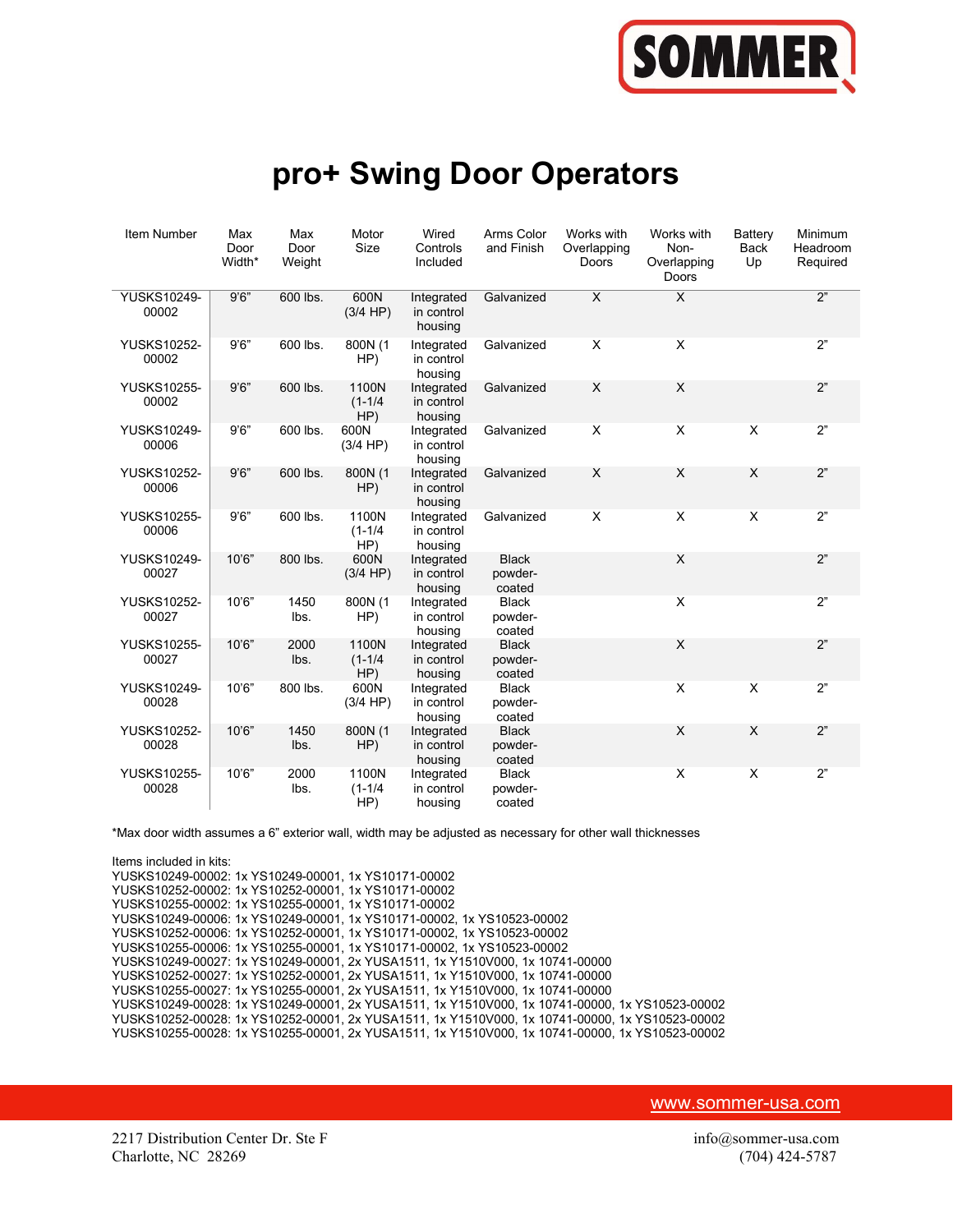## evo+ Swing Door Operators (remote mount control housing)

| Item Number                 | Max            | Max            | Motor                       | Wired                         | Arms Color                        | (IGITIOLE THUUTTL CUITLIUI TIUUSIITY)<br>Works with | Works with                   | Battery                   | Minimum              |
|-----------------------------|----------------|----------------|-----------------------------|-------------------------------|-----------------------------------|-----------------------------------------------------|------------------------------|---------------------------|----------------------|
|                             | Door<br>Width* | Door<br>Weight | Size                        | Controls<br>Included          | and Finish                        | Overlapping<br>Doors                                | Non-<br>Overlapping<br>Doors | Back<br>Up                | Headroom<br>Required |
| YUSKS10256-<br>00029        | 9'6''          | 600 lbs.       | 600N<br>(3/4 HP)            | Wired 3-<br>button<br>station | Galvanized                        | $\overline{X}$                                      | $\overline{X}$               |                           | 2"                   |
| <b>YUSKS10251-</b><br>00029 | 9'6''          | 600 lbs.       | 800N (1<br>HP)              | Wired 3-<br>button<br>station | Galvanized                        | X                                                   | X                            |                           | 2"                   |
| <b>YUSKS10254-</b><br>00029 | 9'6''          | 600 lbs.       | 1100N<br>$(1 - 1/4)$<br>HP) | Wired 3-<br>button<br>station | Galvanized                        | X                                                   | $\boldsymbol{\mathsf{X}}$    |                           | 2"                   |
| <b>YUSKS10256-</b><br>00030 | 9'6''          | 600 lbs.       | 600N<br>(3/4 HP)            | Wired 3-<br>button<br>station | Galvanized                        | X                                                   | X                            | X                         | 2"                   |
| YUSKS10251-<br>00030        | 9'6''          | 600 lbs.       | 800N (1<br>HP)              | Wired 3-<br>button<br>station | Galvanized                        | X                                                   | X                            | $\boldsymbol{\mathsf{X}}$ | 2"                   |
| <b>YUSKS10254-</b><br>00030 | 9'6''          | 600 lbs.       | 1100N<br>$(1 - 1/4)$<br>HP) | Wired 3-<br>button<br>station | Galvanized                        | X                                                   | $\mathsf X$                  | X                         | 2"                   |
| <b>YUSKS10256-</b><br>00022 | 10'6"          | 800 lbs.       | 600N<br>(3/4 HP)            | Wired 3-<br>button<br>station | <b>Black</b><br>powder-<br>coated |                                                     | X                            |                           | 2"                   |
| YUSKS10251-<br>00022        | 10'6"          | 1450<br>lbs.   | 800N (1<br>HP)              | Wired 3-<br>button<br>station | <b>Black</b><br>powder-<br>coated |                                                     | X                            |                           | 2"                   |
| <b>YUSKS10254-</b><br>00022 | 10'6"          | 2000<br>lbs.   | 1100N<br>$(1 - 1/4)$<br>HP) | Wired 3-<br>button<br>station | <b>Black</b><br>powder-<br>coated |                                                     | X                            |                           | 2"                   |
| <b>YUSKS10256-</b><br>00023 | 10'6"          | 800 lbs.       | 600N<br>(3/4 HP)            | Wired 3-<br>button<br>station | <b>Black</b><br>powder-<br>coated |                                                     | X                            | X                         | 2"                   |
| <b>YUSKS10251-</b><br>00023 | 10'6"          | 1450<br>lbs.   | 800N (1<br>HP)              | Wired 3-<br>button<br>station | <b>Black</b><br>powder-<br>coated |                                                     | X                            | X                         | 2"                   |
| <b>YUSKS10254-</b><br>00023 | 10'6"          | 2000<br>lbs.   | 1100N<br>$(1 - 1/4)$<br>HP) | Wired 3-<br>button<br>station | <b>Black</b><br>powder-<br>coated |                                                     | X                            | X                         | 2"                   |

\*Max door width assumes a 6" exterior wall, width may be adjusted as necessary for other wall thicknesses

Items included in kits: YUSKS10256-00029: 1x YS10256-00001, 1x 10171-00002, 1x Y913 YUSKS10251-00029: 1x YS10251-00001, 1x 10171-00002, 1x Y913 YUSKS10254-00029: 1x YS10254-00001, 1x 10171-00002, 1x Y913 YUSKS10256-00030: 1x YS10256-00001, 1x 10171-00002, 1x Y913, 1x YS10523-00002 YUSKS10251-00030: 1x YS10251-00001, 1x 10171-00002, 1x Y913, 1x YS10523-00002 YUSKS10254-00030: 1x YS10254-00001, 1x 10171-00002, 1x Y913, 1x YS10523-00002 YUSKS10256-00022: 1x YS10256-00001, 2x YUSA1511, 1x Y1510V000, 1x 10741-00000, 1x Y913 YUSKS10251-00022: 1x YS10251-00001, 2x YUSA1511, 1x Y1510V000, 1x 10741-00000, 1x Y913 YUSKS10254-00022: 1x YS10254-00001, 2x YUSA1511, 1x Y1510V000, 1x 10741-00000, 1x Y913 YUSKS10256-00023: 1x YS10256-00001, 2x YUSA1511, 1x Y1510V000, 1x 10741-00000, 1x Y913, 1x YS10523-00002 YUSKS10251-00023: 1x YS10251-00001, 2x YUSA1511, 1x Y1510V000, 1x 10741-00000, 1x Y913, 1x YS10523-00002 YUSKS10254-00023: 1x YS10254-00001, 2x YUSA1511, 1x Y1510V000, 1x 10741-00000, 1x Y913, 1x YS10523-00002